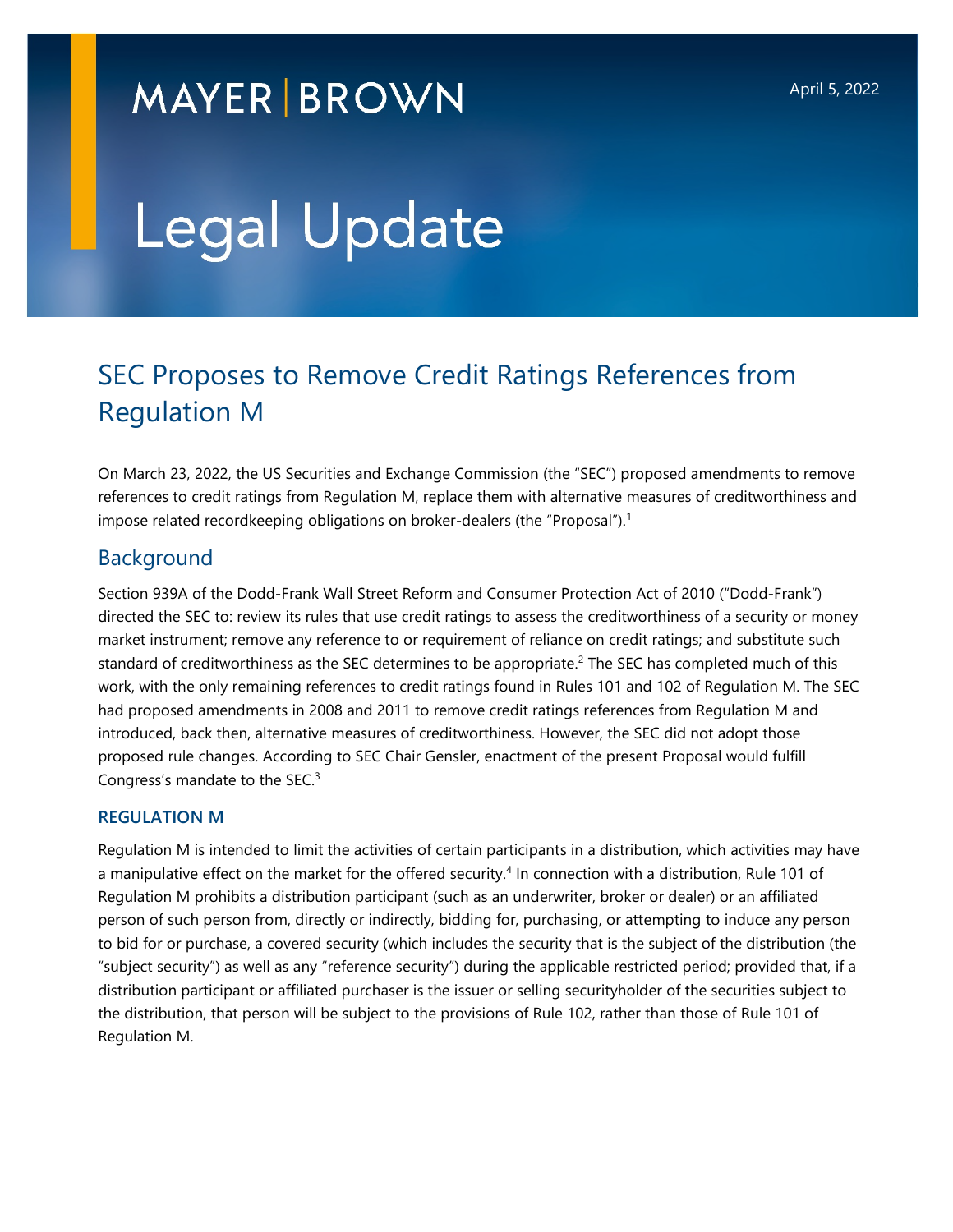#### **EXISTING EXCEPTIONS IN RULES 101 AND 102 FOR INVESTMENT GRADE SECURITIES**

The general prohibitions in Rules 101 and 102 of Regulation M do not apply to certain securities (excepted securities) and do not apply to certain activities (excepted activities). Among such exceptions, Rule 101(c)(2) and Rule 102(d)(2) of Regulation M exempt offerings of nonconvertible debt securities, nonconvertible preferred securities, and asset-backed securities rated investment grade by at least one nationally recognized statisti[ca](#page-5-4)l rating organization ("NRSRO"). We refer to these existing exceptions as the "Investment Grade Exceptions."<sup>5</sup> The SEC had excepted investment grade securities in these rules "based on the premise that these securities traded on the basis o[f t](#page-5-5)heir yield and credit ratings, are largely fungible and, therefore, are less likely to be subject to manipulation."<sup>6</sup>

#### Proposed Amendments

Under the Proposal, the SEC is proposing to replace the Investment Grade Exception in Rule 101 with two alternative standards that aim to assess creditworthiness. For nonconvertible debt securities and nonconvertible preferred securities (collectively, "Nonconvertible Securities"), the proposed standard is based on the issuer's probability of default. For asset-backed securities, the proposed amendment would except asset-backed securities that are offered pursuant to an effective shelf registration statement filed on the SEC's Form SF-3. In addition, the SEC proposes to eliminate the Investment Grade Exception in Rule 102 and not replace it with any alternative standard.

#### **RULE 101(C)(2): NONCONVERTIBLE SECURITIES**

The existing exception in Rule 101(c)(2) would be replaced by two separate exceptions: one under Rule 101(c)(2)(i), which would address Nonconvertible Securities, and another under Rule 101(c)(2)(ii), which would address asset-backed securities.

Under Rule 101(c)(2)(i), the Proposal would exempt Nonconvertible Securities of issuers having a probability of default of less than 0.055%, measured as of the pricing day of the offering and over a 12-calendar month horizon thereafter, and as determined and documented in writing by the distribution participant using a "structural credit risk model" defined in the rule.

The SEC believes the probability of default, calculated based on structural risk models, is an appropriate substitute as a standard of creditworthiness, and that Nonconvertible Securities of creditworthy issuers are less susceptible to the type of manipulation that Rule 101 seeks to prevent.

The proposed rule defines "structural credit risk model" as "any commercially or publicly available model that calcula[te](#page-5-6)s the probability that the value of the issuer may fall below a threshold based on an issuer's balance sheet."<sup>7</sup> The SEC believes these models can independently verify the probability of issuer default based on market events and information on the issuer's balance sheet. According to the SEC, structural credit risk models provide a method to estimate the probability that an issuer might default on its liabilities based on the Black-Scholes option pricing model. The SEC observed that these structural credit risk models, such as the 1974 model adopted by economist Robert C. Merton and other successor models, have become widely relied upon to determine the probability of an issuer defaulting on its loan obligations. The SEC added that many commercial data providers employ these models as a way to measure the creditworthiness of companies. The models assume that equity owners of a company will continue to pay the company's liabilities if the company's value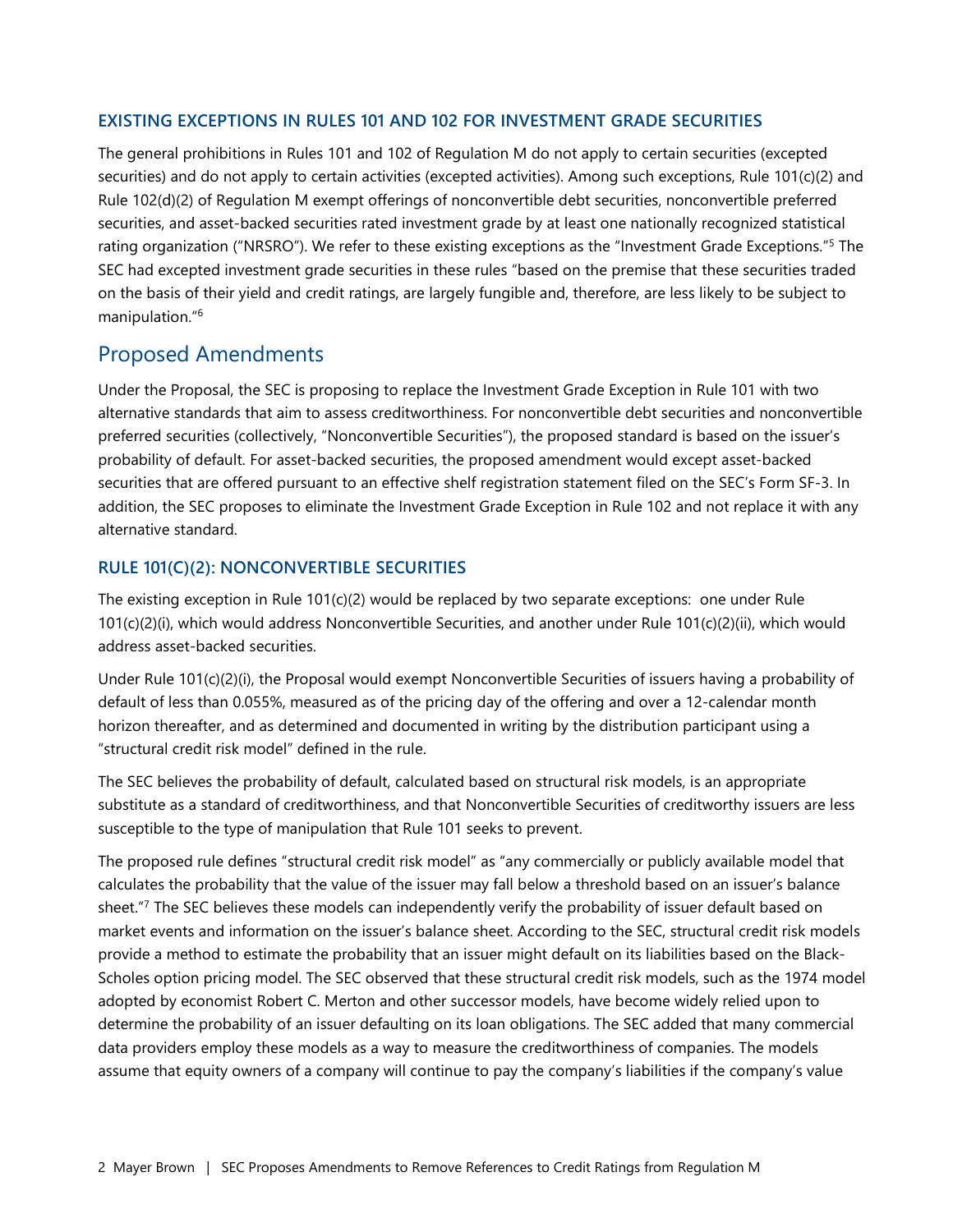exceeds its liabilities, and therefore, there is a certain threshold for firm asset values below which the equity owner would choose to default on its obligations. The SEC refers to such threshold as the "Default Point."

The Proposing Release mentions that, generally, the following variables are needed to calculate the probability of default: (1) the value of the firm, which can be based on observed market prices of a firm's equity security or estimated based on a firm's balance sheet; (2) the volatility of the firm's equity or assets, which can also be based on market observations or estimated based on a firm's balance sheet; (3) the risk-free rate; (4) a time horizon; and (5) the Default Point.

In establishing the 0.055% threshold, the SEC conducted an analysis comparing probabilities of default with NRSRO credit ratings of a sample of Nonconvertible Securities available on the market as of October 22, 2021. Based on this analysis, the SEC stated it believes "the 0.055% threshold would effectively identify securities that trade based on yield and credit-worthiness, because this threshold appropriately captures most of t[ho](#page-5-7)se securities that meet the credit-worthiness standard under the existing Investment Grade Exception."<sup>8</sup> The SEC added that the use of this bright-line test, similar to the existing Investment Grade Exception, should address concerns that the new exception would impose new costs and delays in the offering process and would provide a subjective, rather than an objective, standard. The SEC did, however, acknowledge that a probability of default of less than 0.055% could be both under-inclusive and over-inclusive in capturing securities that are currently excepted under the existing Investment Grade Exception. Nonetheless, the SEC said this threshold could identify Nonconvertible Securities that are less susceptible to the manipulation that Regulation M is designed to prevent.

In establishing the 12 month-horizon from the date of pricing of the offering, the SEC stated that 12 calendar months provides a minimum period of time to estimate the probability of default and addresses investor concerns that a Nonconvertible Security would default during or shortly after the distribution of the securities. It added that 12 months is also the horizon that corresponds with vendor models that use structural credit risk models to calculate probability of default and map investment grade ratings.

#### **RULE 101(C)(2): ASSET-BACKED SECURITIES**

The SEC proposes to amend Rule 101(c)(2) to replace the existing exception for investment grade asset-backed securities, with an exception under Rule 101(c)(2)(ii) for asset-backed securities offered pursuant to an effective shelf registration statement filed on Form SF-3 ("SF-3 registered asset-backed securities").

The SEC believes that SF-3 registered asset-backed securities trade primarily on the basis of yield and creditworthiness and are therefore less susceptible to manipulation. According to the SEC, the transaction requirements included in Form SF-3 allow for shelf offerings of only those asset-backed securities that share the same qualities and characteristics as investment grade asset-backed securities. Similar to investment grade asset-backed securities, which are excepted under the current rules, the principal focus of investors in SF-3 asset-backed securities is the structure of the class of securities and the nature of the assets pooled to serve as collateral for those securities, rather than the issuer's identity. In particular, Form SF-3 eligibility is limited by the percentage of delinquent assets, and for certain lease-backed securitizations, by the portion of the pool attributable to the residual value. Under Form SF-3, delinquent assets cannot constitute 20% or more of the asset pool. The SEC states that this limit on delinquent assets offered pursuant to Form SF-3 aims to focus on the ability of the collateral in the underlying asset pool to generate cash flow, rather than on the identity of the issuer and its ability to convert the assets into cash.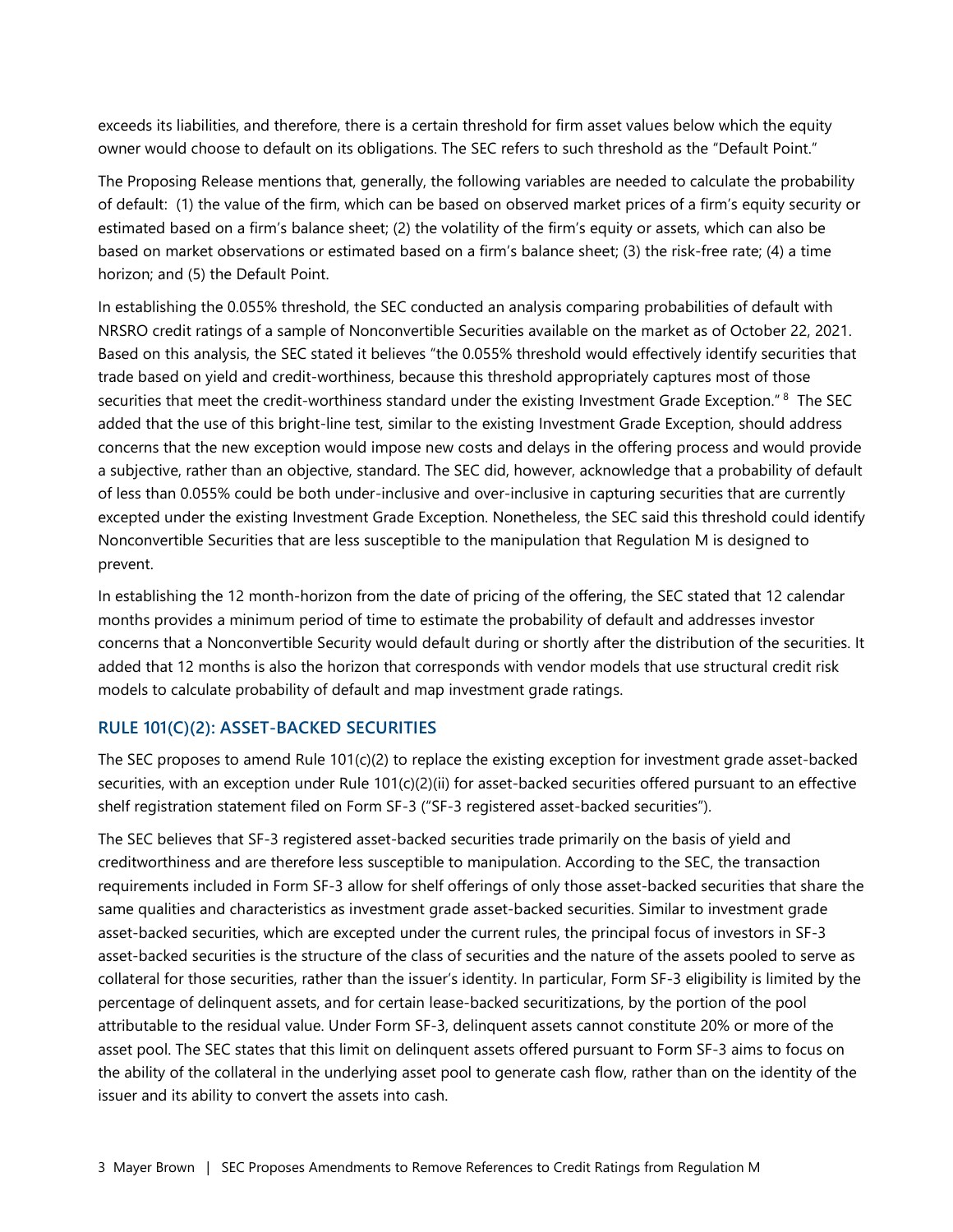Moreover, Form SF-3 also includes transactional requirements regarding the structure of asset-backed securities being offered, including: (1) a certification by the depositor's CEO that the securitization structure provides a reasonable basis to conclude that the expected cash flows are sufficient to service payments or distributions in accordance with their terms; (2) a review of the asset-backed security's pool of assets upon the occurrence of certain triggering events, including delinquencies, by a person that is unaffiliated with certain transaction parties, such as the sponsor, depositor, servicer, trustee, or any of their affiliates; and (3) a [d](#page-5-8)ispute resolution provision, contained in the underlying transaction documents, for any repurchase request.<sup>9</sup> According to the SEC, these transactional safeguards included in Form SF-3 provide incentives for parties to consider carefully the quality and character of the assets included in the pool and, therefore, SF-3 registered asset-backed securities should trade based on yield and creditworthiness rather than based on the issuer's identity. Hence, applying Form SF-3 requirements would result in an offering of asset-backed securities having similar characteristics as the investment grade asset-backed securities currently excepted under existing Rule 101(c)(2).

#### **ELIMINATION OF RULE 102(D)(2) EXCEPTION**

The SEC proposes to eliminate the existing exception in Rule 102 for investment-grade Nonconvertible Securities, and asset-backed securities. Rule 102 contains fewer exceptions than Rule 101 because it applies only to issuers and selling security holders who have the greatest interest in an offering's outcome and do not have the same market needs as underwriters. The SEC observed that there are limited situations where issuers, selling security holders or their affiliated purchasers rely on the Investment Grade Exception in Rule 102.

According to the SEC, given this limited reliance and the fact that issuers, selling security holders and their affiliated purchasers security holders have an incentive to manipulate the market for the distributed security regardless of the credit quality of the security, the SEC believes that the current exception in Rule 102(d)(2) should be removed without any replacement.

#### **RECORDKEEPING OBLIGATIONS**

In connection with the proposed amendments to Rule 101(c)(2)(i), the SEC proposes to amend Rule 17a-4(b) under the Securities Exchange Act of 1934 (the "Exchange Act"), the SEC's broker-dealer record retention rule, to require broker-dealers who are distribution participants or affiliated purchasers to keep written records of their probability of default determination.

As discussed above, broker-dealers relying on the exemption under Rule 101(c)(2)(i) would need to determine and document in writing that the probability of default of the issuer of the Nonconvertible Securities, estimated as of the day of determination of the offering pricing and over a 12-calendar month horizon from such day, is less than 0.055% using a structural credit risk model. A new paragraph would be added to Rule 17a-4(b), requiring broker-dealers to retain the written probability of default determination to support their reliance on the exception. The rule would require such broker-dealers to preserve, for a period of not less than three years, with the first two years in an easily accessible place, the written probability of default determination made pursuant to Rule 101(c)(2)(i) of Regulation M.

The SEC adds that a broker-dealer that uses a vendor to determine the probability of default threshold could satisfy this recordkeeping requirement by maintaining documentation of the assumptions used in the vendor model, as well as the output provided by the vendor supporting the probability of default determination. A broker-dealer calculating the probability of default on its own could satisfy the recordkeeping requirement by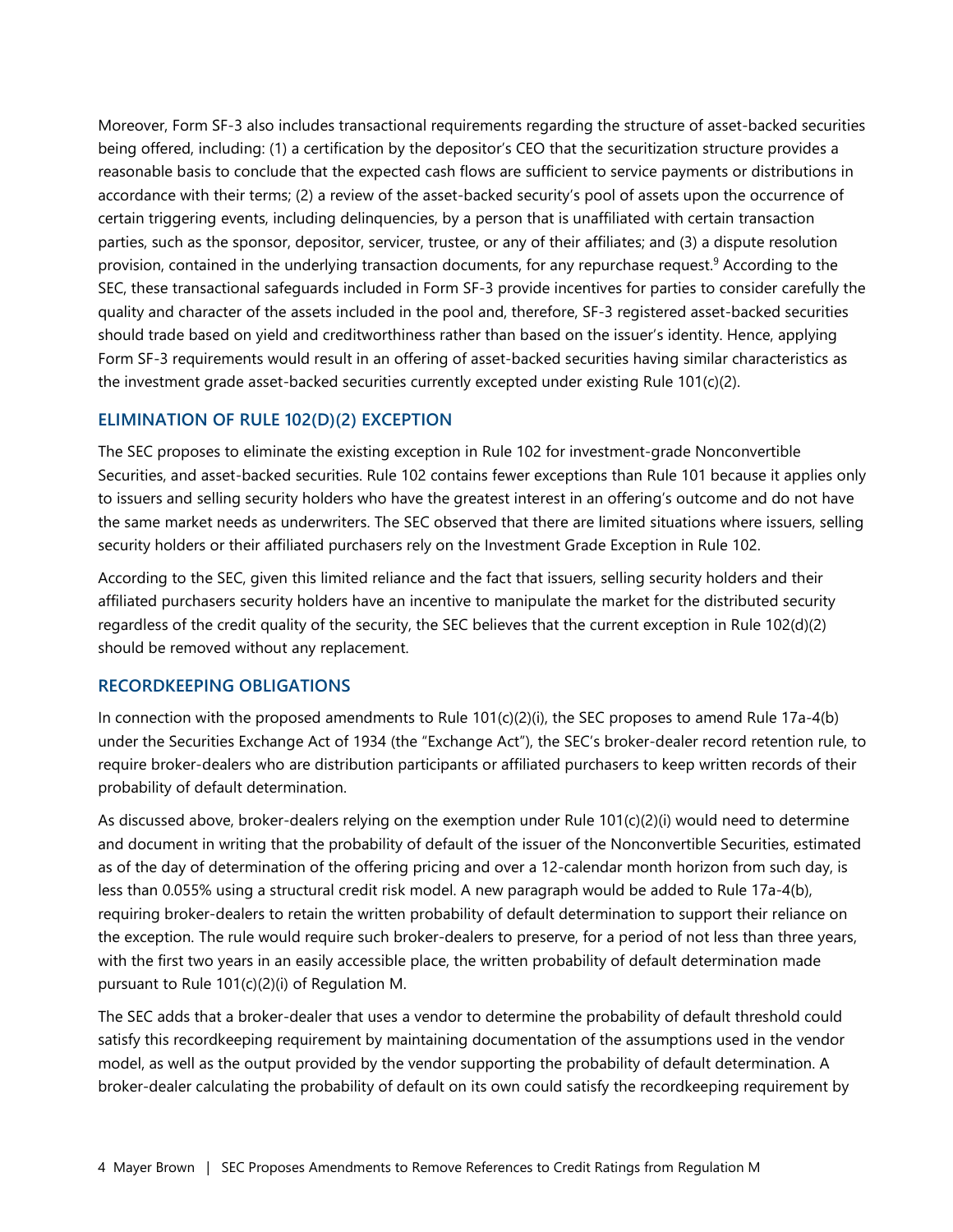maintaining documentation of the value of each variable used to calculate the probability of default, along with a record identifying the specific sources of such information for each variable.

#### Practical Considerations

The Proposal would require distribution participants that rely on the new Rule 101(c)(2)(i) exception to gather the relevant data inputs required to calculate the probability of default threshold and determine the same utilizing the structural credit risk model defined in the rule. Implementing measures to comply with the requirement to make these calculations will result in added burdens and compliance costs, as distribution participants would need to perform the probability of default analysis themselves or hire third-party vendors to do so or assist them in the assessment. So the issues of operational feasibility, availability of the required technology and costs become crucial in assessing how proposed Rule 101(c)(2)(i) would be received by market participants.

In this regard, the SEC states in the Proposing Release that it believes that broker-dealers: already have the software and systems in place that would be required to make the calculations, have experience in using their own proprietary version of a publicly available structured credit risk model, and can comply with Rule 101(c)(2)(i) by reprogramming systems to a create a means to c[alc](#page-5-9)ulate electronically the probability of default based on inputs gathered and entered for financial modelling.<sup>10</sup> The SEC states it expects the process to be highly automated and it believes distribution participants would have employees that are familiar with how to gather the require[d in](#page-5-10)puts, since financial modeling and probability of default calculations are well-known by industry participants.<sup>11</sup> The SEC also mentions that broker-dealers usually have access to third-party vendors' software and systems as part of an existing subscription, so they would not need to procure further services or subscriptions from these vendors.<sup>[12](#page-5-11)</sup>

However, this is not consistent with our understanding. Many of the calculations required by Rule 101(c)(2)(i), which are probability of default calculations, are not currently undertaken by the debt capital markets or syndicate areas or compliance areas of investment banks. Moreover, the proposed rules require the determination of the probability of default threshold as of the date of pricing of the deal, which would result in exposing issuers to additional market risk on the day the offering prices, which for investment grade debt offerings is usually also the day of the deal's launch. Operational questions remain: what happens if the issuer fails the threshold test on the day of pricing? Do the issuer and the distribution participants pull the deal from the market? Will a new restricted period then apply for the offering?

These feasibility concerns and operational challenges do not exist in connection with the new Rule 101(c)(2)(ii) exception for asset-backed securities that are offered pursuant to an effective shelf registration statement filed on Form SF-3, since there is no associated probability of default calculation to be performed or record-keeping requirement to be met for these asset-backed securities. That said, there are not many registered asset-backed securities offerings. Issuers, distribution participants and market participants should also remember that replacing the investment grade asset-back exception under the existing rules with an exception for SF-3 registered asset-backed securities does not mean that unregistered offerings of asset-backed securities would be automatically subject to the general prohibitions in Rules 101 and 102. In particular, Rule 144A transactions of asset-backed securities would still be subject to available exemptions under Rule 101 and 102 provided the requisites of Rule 144A are met.